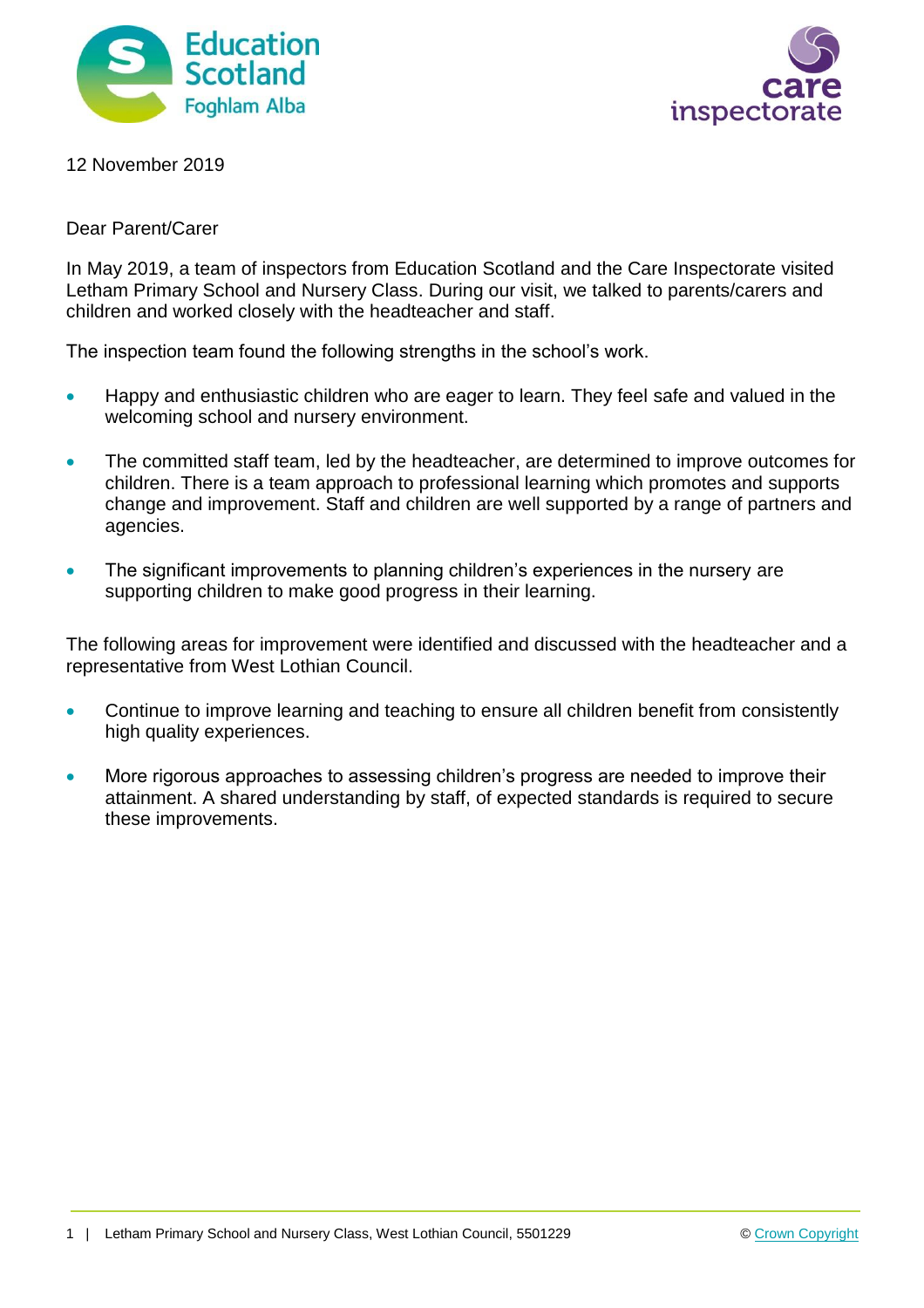



We gathered evidence to enable us to evaluate the school's work using quality indicators from [How good is our school? \(4](https://education.gov.scot/improvement/Documents/Frameworks_SelfEvaluation/FRWK2_NIHeditHGIOS/FRWK2_HGIOS4.pdf)<sup>th</sup> edition) and [How good is our early learning and childcare?.](https://education.gov.scot/improvement/Documents/Frameworks_SelfEvaluation/FRWK1_NIHeditSelf-evaluationHGIELC/HGIOELC020316Revised.pdf) Quality indicators help schools, local authorities and inspectors to judge what is working well and what needs to be improved. Following the inspection of each school, the Scottish Government gathers details of our evaluations to keep track of how well Scottish schools are doing.

## Here are Education Scotland's evaluations for Letham Primary School

| Quality indicators for the primary school                                                                                                 | <b>Evaluation</b> |
|-------------------------------------------------------------------------------------------------------------------------------------------|-------------------|
| Learning, teaching and assessment                                                                                                         | satisfactory      |
| <b>Raising attainment and achievement</b>                                                                                                 | satisfactory      |
| Descriptions of the evaluations are available from:<br>How good is our school? (4 <sup>th</sup> edition), Appendix 3: The six-point scale |                   |

| <b>Quality indicators for the nursery class</b>                                                                                      | <b>Evaluation</b> |
|--------------------------------------------------------------------------------------------------------------------------------------|-------------------|
| Learning, teaching and assessment                                                                                                    | good              |
| Securing children's progress                                                                                                         | good              |
| Descriptions of the evaluations are available from:<br>How good is our early learning and childcare? Appendix 1: The six-point scale |                   |

## Here are the Care Inspectorate's gradings for the nursery class

| Care Inspectorate standards   | Grade     |
|-------------------------------|-----------|
| Quality of care and support   | very good |
| <b>Quality of environment</b> | good      |

During the previous Care Inspectorate inspection, the setting had no requirements and one recommendation. From this, the recommendation has been met. As a result of this inspection, there are no requirements and no recommendations.

This letter and a more detailed document called Summarised Inspection Findings (SIF) will be available on the Education Scotland website at: <https://education.gov.scot/inspection-reports/west-lothian/5501229>